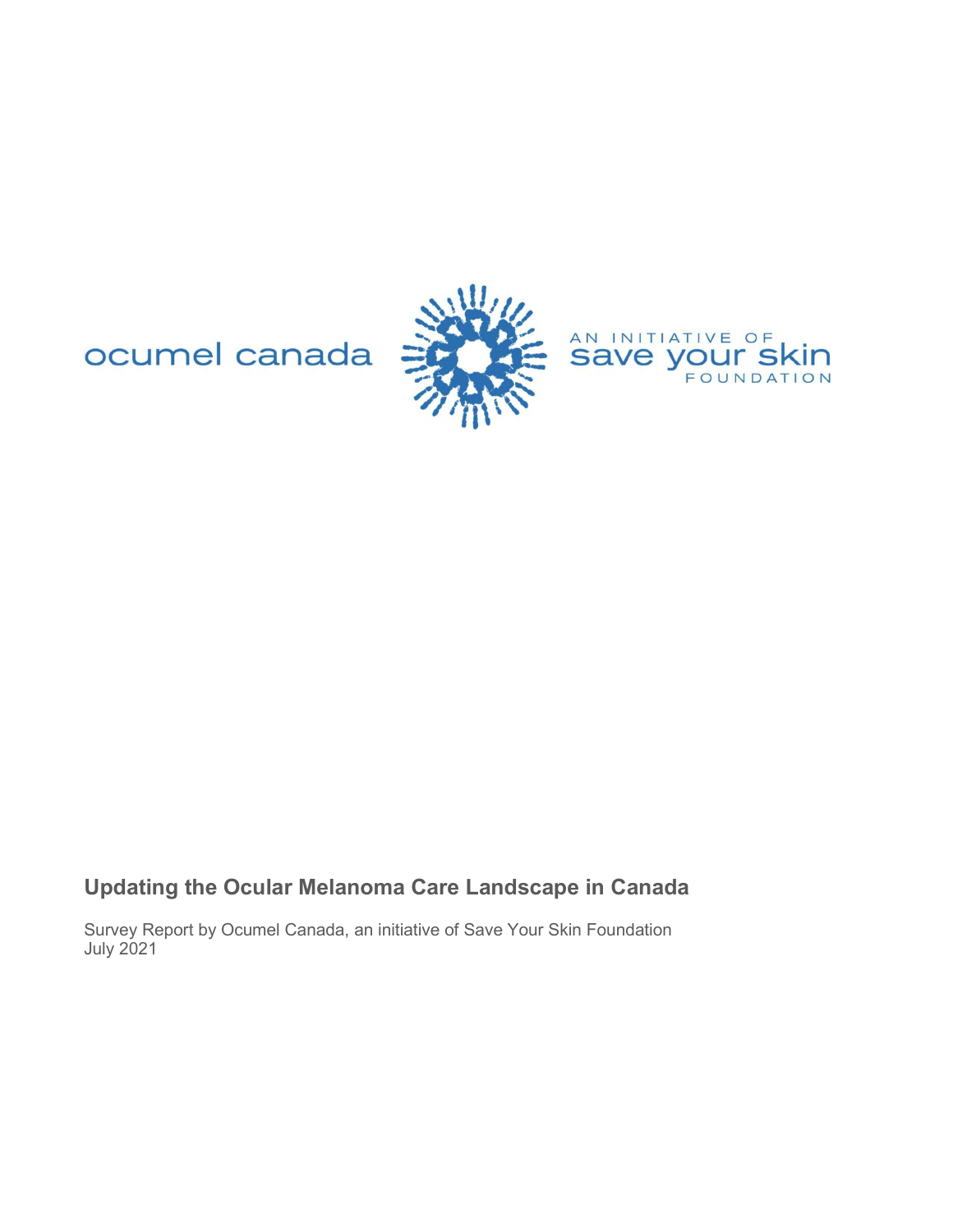| Introduction                                                                                                                                                       | 3              |
|--------------------------------------------------------------------------------------------------------------------------------------------------------------------|----------------|
| Question 1: "in which province do you live?"                                                                                                                       | 3              |
| Question 2: "[what type of ocular melanoma] were you diagnosed with"                                                                                               | 3              |
| Question 3: "in what year were you first diagnosed, whether primary or metastatic?"                                                                                | 3              |
| Question 4: "For confirmation of ocular melanoma metastasis, have you had a biopsy?"                                                                               | 4              |
| Question 5: "Did you have genetic testing to establish metastatic risk?"                                                                                           | 4              |
| Question 6: "If you have had genetic testing, which test was it?"                                                                                                  | 4              |
| Question 7: "if you have had genetic testing, did you have to pay for it out-of-pocket?"                                                                           | 4              |
| Question 8: "if you did not have genetic testing, do you wish you had?"                                                                                            | 5              |
| Question 9: "have you ever had treatment for ocular melanoma? Check all that apply"                                                                                | 5              |
| Question 10: "when was your most recent treatment for ocular melanoma? [by] month/year"                                                                            | 6              |
| Question 11: "do you live in the same province as when you were diagnosed with ocular melanoma?"                                                                   | 6              |
| Question 12: "if you received treatment for ocular melanoma, was it in the same province as the one where you lived<br>at the time of treatment?"                  | 6              |
| Question 13: "has your medical team ever referred you to an oncologist in another province?"                                                                       | 6              |
| Question 14: "what is your priority in om care?"                                                                                                                   | 6              |
| Question 15: "is there anything you feel could be improved in your om care?"                                                                                       | $\overline{7}$ |
| Question 16: "do you have a question or concern about your om care that you need help addressing?" 8                                                               |                |
| Question 17: "with respect to your om care and medical team, do you feel you need assistance with any of the<br>following?"                                        | 8              |
| Question 18: "if you could choose, which of the following options would you be most comfortable with? For both<br>primary and metastatic treatment and monitoring" |                |
| Question 19: "do you feel that provincial medical plans should cover essential travel for om patients?" 9                                                          |                |
| Question 20: "if possible, please share 1-2 things that were the most challenging about your diagnosis/treatment/om<br>care experience."                           | 9              |
| Question 21: "is there anything else you wish to communicate regarding your om care at this time?"                                                                 | 10             |
| Question 22: "with respect to your om care experience since the beginning of the covid-19 pandemic, please consider<br>the following []"                           | 10             |
| Conclusion: The Ocular Melanoma Landscape in Canada, 2021                                                                                                          | 11             |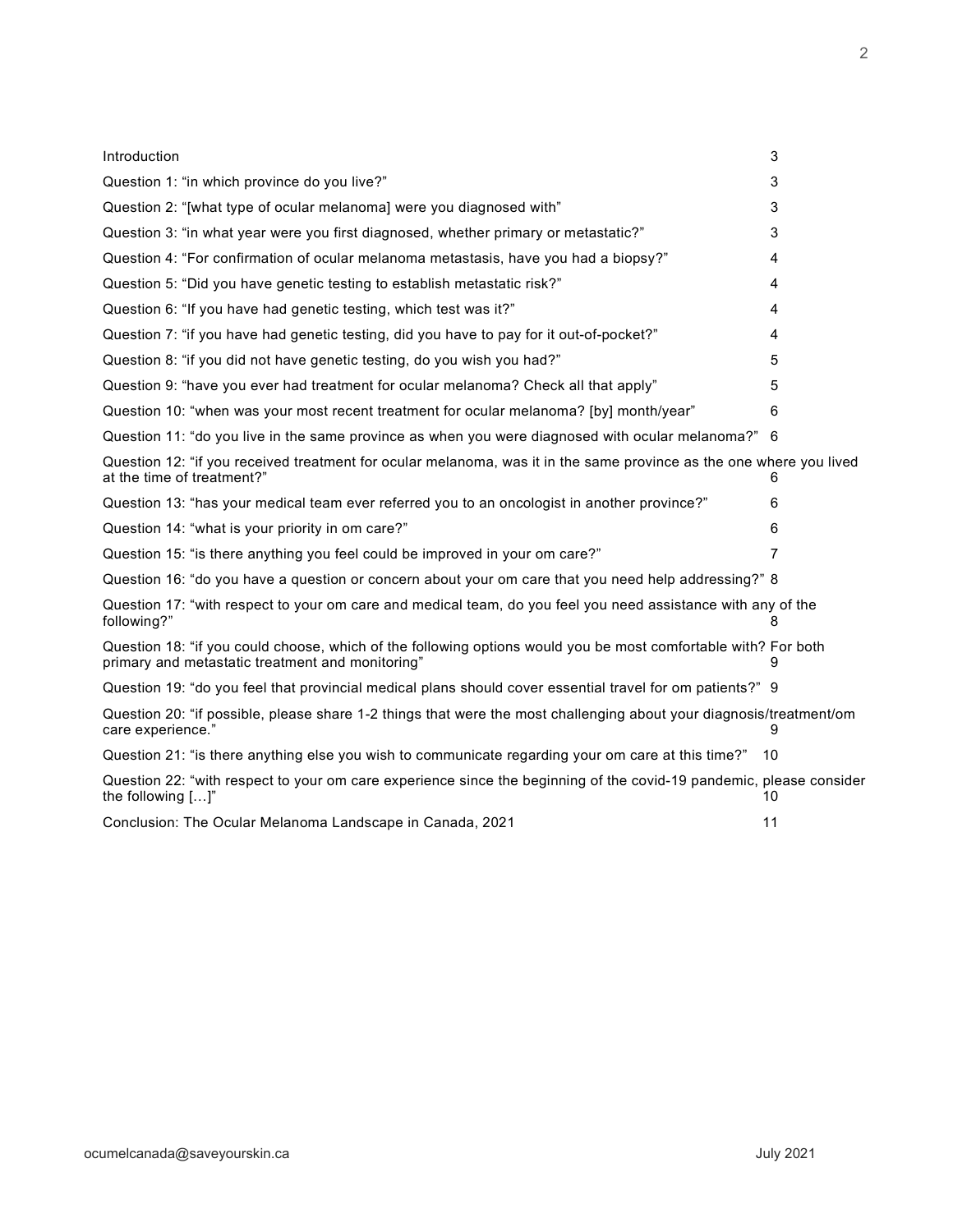# INTRODUCTION

 In order to continue providing support to the underrepresented population of the Ocular Melanoma (OM) patient, survivor, and caregiver population, Ocumel Canada, an initiative of Save Your Skin Foundation, conducted an online survey to gather patient and caregiver perspectives about the current landscape of OM care across Canada. The primary goals of the survey were to identify priorities for action to improve patient care and support for OM across Canada and to build community support for patients affected by ocular melanoma. The survey was conducted on the SurveyMonkey platform, consisted of 22 questions, and was available in English from April 17th-May 17th, 2021. The survey was advertised through Save Your Skin Foundation social media and partner advocacy organizations. We appreciate the time and opinions of all survey participants.

For access to the full survey results or any other inquires, contact us at:

Email: ocumelcanada@saveyourskin.ca Phone: 1-800-460-5832 Facebook: https://www.facebook.com/groups/OcularMelanomaConnect/

#### QUESTION 1: "IN WHICH PROVINCE DO YOU LIVE?"

 The first question in the survey determined the provincial demographics of those taking the survey. In descending order, 31.58% of participants were from Ontario; 26.32% from British Columbia; 21.05% from Alberta; 5.26% from Saskatchewan, Prince Edward Island, and Québec individually; 2.63% in Manitoba and Newfoundland and Labrador individually. There were no responses from Nova Scotia, New Brunswick, or any Canadian territory.

#### QUESTION 2: "[WHAT TYPE OF OCULAR MELANOMA] WERE YOU DIAGNOSED WITH"

 The second question ascertains what type of OM diagnosis the survey participants had received. 84.21% of participants selected "ocular melanoma- primary," 13.16% "ocular melanoma- metastatic," and 2.63% were unsure about the details of their diagnosis. This question allowed survey participants to add additional comments if they wished, and six participants added more details about the location or timeline of their diagnosis.

#### QUESTION 3: "IN WHAT YEAR WERE YOU FIRST DIAGNOSED, WHETHER PRIMARY OR METASTATIC?"

 This question asked what year each survey participant was initially diagnosed with OM, regardless of whether this was a primary or metastatic diagnosis. The earliest diagnosis recorded in the survey was in 2004 (2.94%), followed by 2009 (2.94%), 2010 (11.76%), 2012 (2.94%), 2013 (2.94%), 2014 (8.82%), 2015 (2.94%), 2016 (8.82%), 2017 (14.71%), 2018 (8.82%), 2019 (23.53%), and 2020 (8.82%).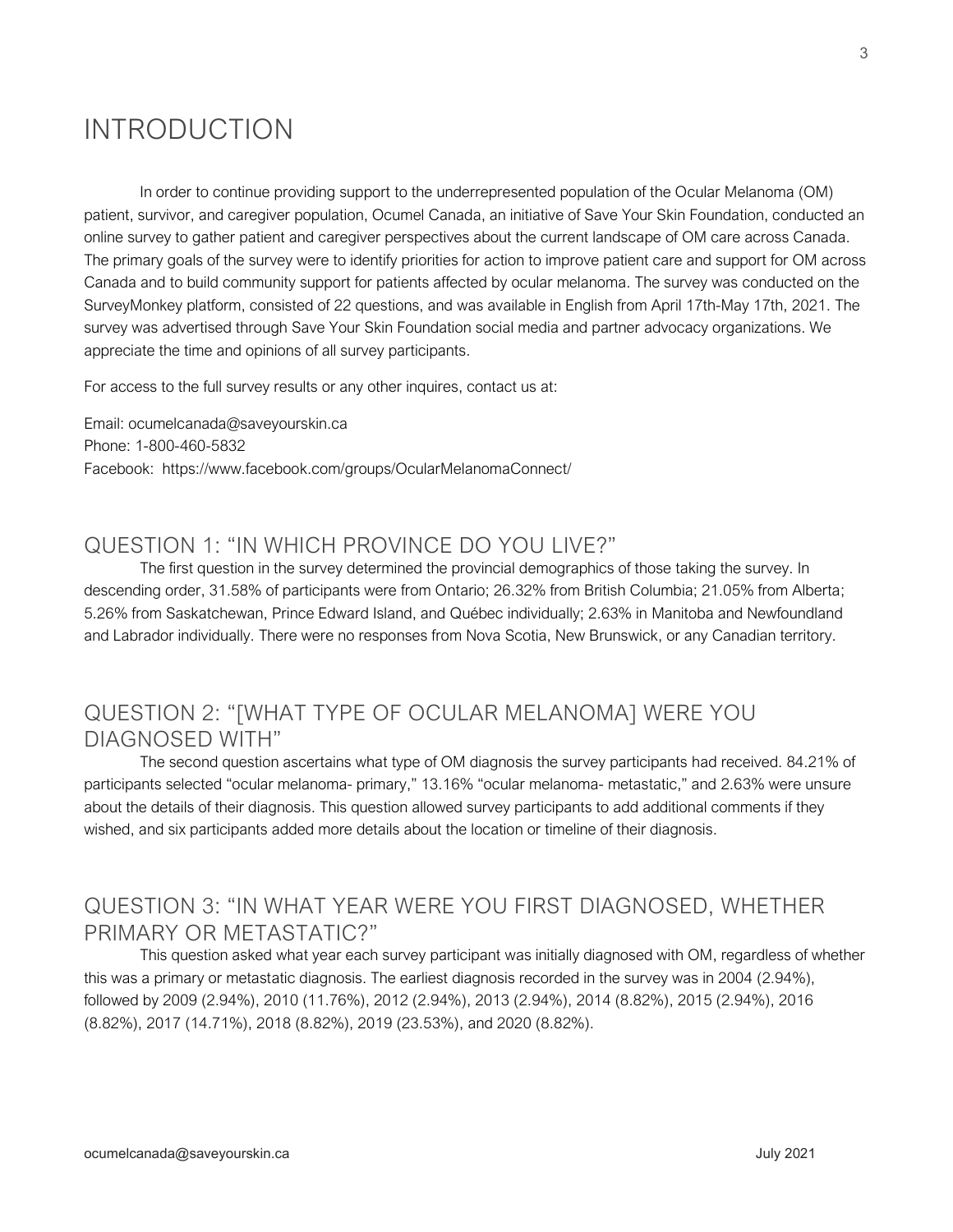#### QUESTION 4: "FOR CONFIRMATION OF OCULAR MELANOMA METASTASIS, HAVE YOU HAD A BIOPSY?"

 This question determined whether participants with a confirmed OM diagnosis have had a biopsy. 38.89% of survey participants responded that they had not had biopsies, whether this was because they had been offered biopsies and declined, had not been offered a biopsy, or they did not have a confirmed OM diagnosis. 30.56% of participants reported having a histopathology to confirm melanoma; 25% had a biopsy for monosomy 3; 19.44% had a biopsy for gene expression profiling; and 2.78% reported being unsure of how to answer the question. This question also allowed participants to select "other" and add more details, an option 22.22% selected. These responses specified the dates of biopsies, whether biopsies were offered to them or not, and/or why they received biopsies.

## QUESTION 5: "DID YOU HAVE GENETIC TESTING TO ESTABLISH METASTATIC RISK?"

 This question ascertained whether survey participants had undergone genetic testing to establish their level of metabolic risk. 55.26% of participants responded that yes, they had; 39.47% responded that they had not; 2.63% were unsure; and 2.63% selected other and filled in more details surrounded the details of their genetic testing experience.

#### QUESTION 6: "IF YOU HAVE HAD GENETIC TESTING, WHICH TEST WAS IT?"

 This question followed up the previous question by asking which type of genetic testing survey participants had received, if the question was applicable to them. 38.46% of participants indicated that they had received testing from Impact Genetics; 26.92% received testing from Castle Biosciences; 30.77% were unsure of what type of testing they had received; and 3.85% selected "other" and filled in more details. These responses either elaborated on the type of testing they had received or noted that the question was not applicable to them as they had not received genetic testing.

## QUESTION 7: "IF YOU HAVE HAD GENETIC TESTING, DID YOU HAVE TO PAY FOR IT OUT-OF-POCKET?"

 This question asked the survey participants who had received genetic testing whether they had to pay for it independently. 53.85% of participants reported that they did not pay for their genetic testing and 46.15% did pay for their genetic testing. Participants were given the option to add additional comments to their responses to this question. In this section, participants gave more details about whether their insurance paid for genetic testing and whether they were told that they would have to pay for genetic testing, regardless of whether they received the testing or not. In multiple cases, participants stated that they declined genetic testing because of the cost.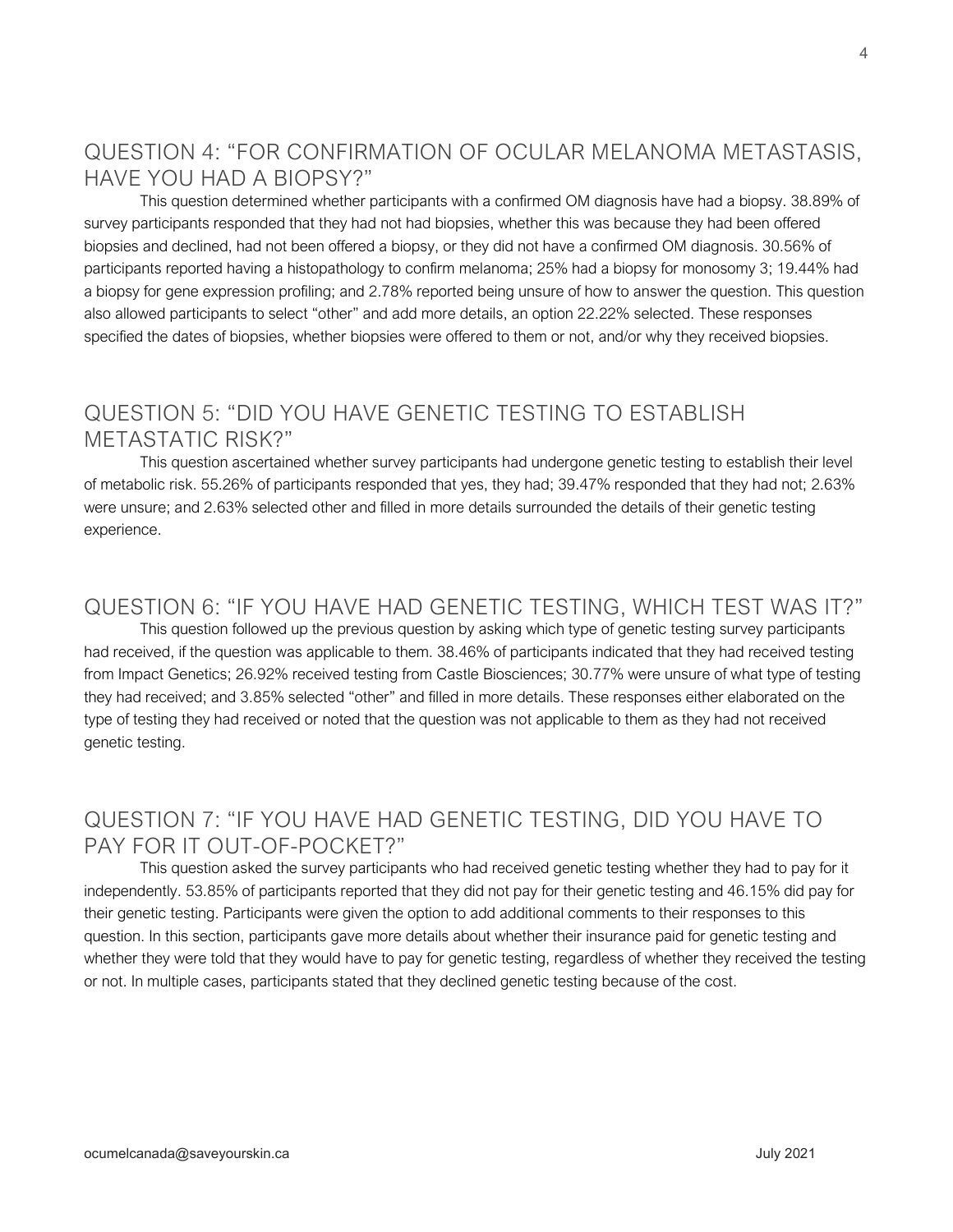## QUESTION 8: "IF YOU DID NOT HAVE GENETIC TESTING, DO YOU WISH YOU HAD?"

 This question determined whether participants who had not received genetic testing would want it. 27.27% of participants stated that yes, they would want genetic testing; 15.15% were unsure; and 6.06% indicated that they would not. 51.52% of participants reported that the question was not applicable to them, as they had received genetic testing. The additional comments on this question saw participants discuss their reasons for wanting genetic testing and their plans for potentially having genetic testing in the future.



Figure 1: "Q8: If you did not have genetic

testing, do you wish you had?"

## QUESTION 9: "HAVE YOU EVER HAD TREATMENT FOR OCULAR MELANOMA? CHECK ALL THAT APPLY"

 Question 9 asked participants what kinds of care they had received for their OM, requesting that they include every treatment they have received. In descending order, 78.95% of participants have received brachytherapy; 15.79% enucleation therapy; 7.89% TTT (transpupillary thermotherapy), immunotherapy, and radiotherapy, individually; 2.63% chemotherapy, ablation surgery, and radioembolization, individually. While they were options, zero participants selected the following: proton beam radiation, tebentafusp, sunitinib, chemoembolization, or immunoembolization. 18.42% selected "other" and opted to include more details about their OM care experience; in this section, one participant referenced photo dynamic therapy, an option not included in the survey.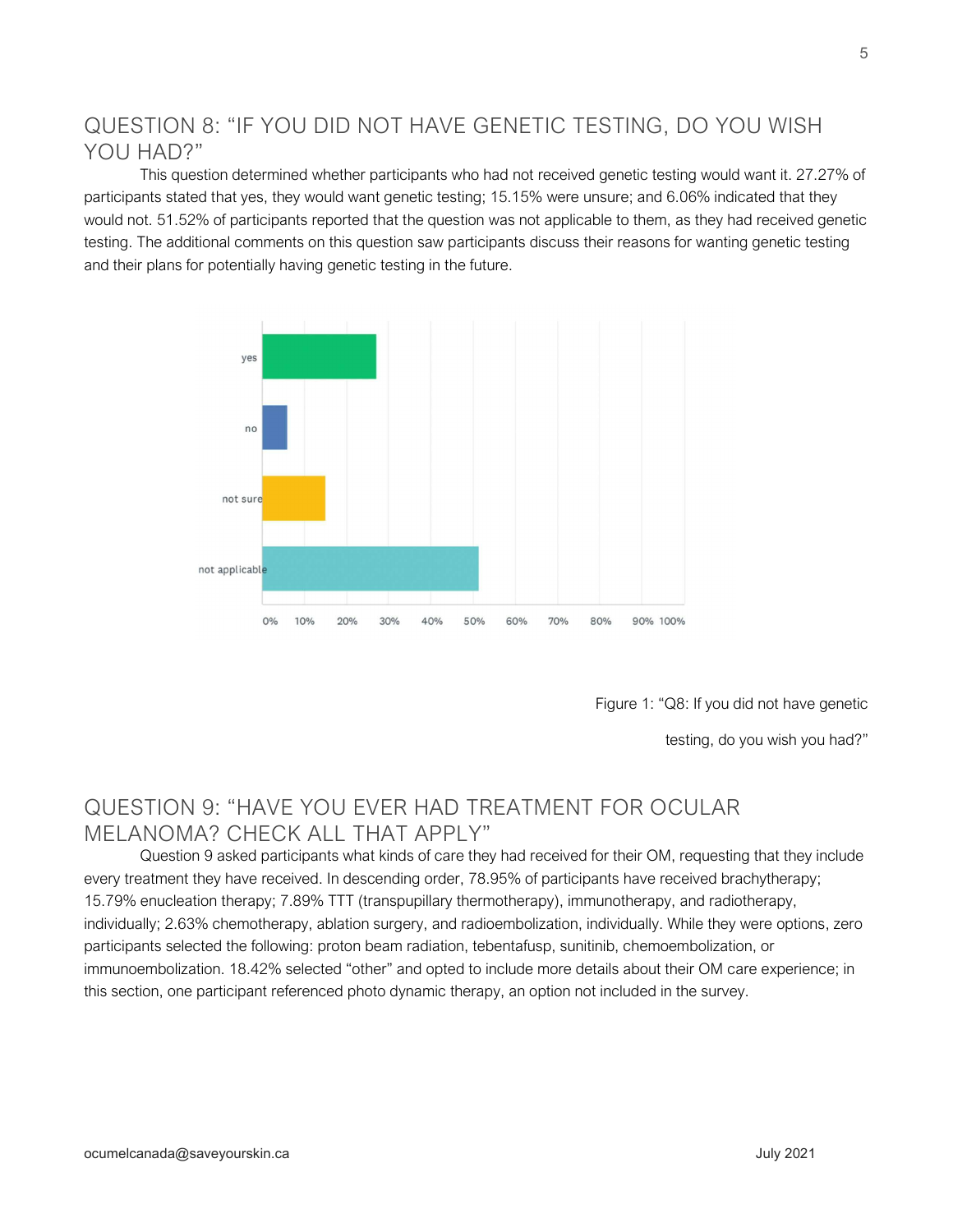## QUESTION 10: "WHEN WAS YOUR MOST RECENT TREATMENT FOR OCULAR MELANOMA? [BY] MONTH/YEAR"

 This question determined when survey participants received their most recent treatment for OM. The most recent treatments reported were within May 2021 (the month this survey was open) by 6.06% of patients; 24.24% of participants reported receiving treatment in the remainder of 2021 (January-April); 21.21% in 2020; 9.09% in 2019; 3.03% in 2018; 12.12% in 2017; and 3.03% in each year between 2015 and 2009. 6.06% of participants stated that they have not yet received treatment for their OM diagnoses.

#### QUESTION 11: "DO YOU LIVE IN THE SAME PROVINCE AS WHEN YOU WERE DIAGNOSED WITH OCULAR MELANOMA?"

 Question 11 ascertained whether participants are currently living in the same province, and therefore within the same provincial medical system, that they were at the time of their OM diagnosis. The response was overwhelmingly affirmative, with 97.37% of participants confirming that they have remained in the province in which they received a diagnosis. 2.63% answered that they no longer lived in the same province. In the additional comments, multiple survey participants clarified that they reside in the same province but had to travel within that province or to another province to receive treatment.

## QUESTION 12: "IF YOU RECEIVED TREATMENT FOR OCULAR MELANOMA, WAS IT IN THE SAME PROVINCE AS THE ONE WHERE YOU LIVED AT THE TIME OF TREATMENT?"

 This question determined whether survey participants were able to receive OM treatment in their province of residence. 80.56% responded that yes, they were able to receive treatment in their home province, while 19.44% indicated that they had to travel out of province for treatment.

## QUESTION 13: "HAS YOUR MEDICAL TEAM EVER REFERRED YOU TO AN ONCOLOGIST IN ANOTHER PROVINCE?"

 Question 13 asked whether survey participants have ever been referred to an out-of-province oncologist by their medical team. 78.38% of participants stated that they have never been referred to an oncologist outside of their home province, while 21.62% of responders indicated that they have been referred to oncologists outside of their province. This is consistent with the percentage of participants who reported travelling outside of province for OM treatment in question 12, with adjustments for participants who chose to not travel for treatment.

#### QUESTION 14: "WHAT IS YOUR PRIORITY IN OM CARE?"

 Question 14 asked participants to rank aspects of OM care as "very important," "important," "somewhat important," or "not important." The aspects of care participants were asked to rank were "treatment for primary disease," "adjuvant treatment for high-risk patients," "treatment for metastatic disease," "scanning and follow-up protocols," "resources for living with OM diagnosis," "access to care centre close to home," and "access to care centre outside of resident province if necessary."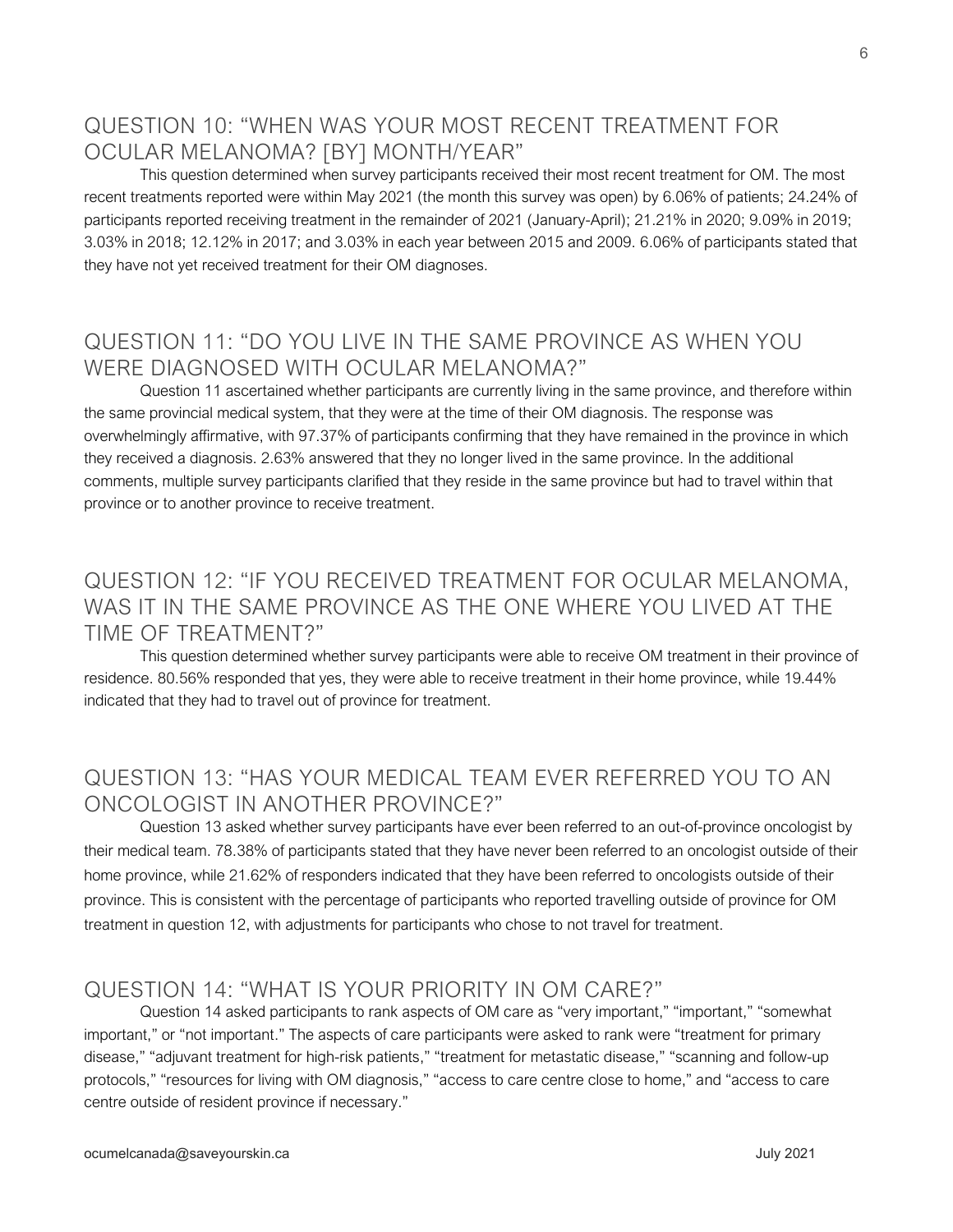While every option was ranked "very important" by at least 50% of the survey participants, "treatment for primary disease" had the highest percentage of "very important" responses (94.29%), followed by "treatment for metastatic disease" (91.43%), "scanning and follow-up protocols" (86.49%), and "adjuvant treatment for high-risk patients" (81.82%). While none of these choices were ranked "not important" by a significant margin (no more than 5% for any option), "access to care centre outside of resident province if necessary" was ranked "somewhat important" by 24.24% of survey participants and "access to care centre close to home" was "somewhat important" to 20% of survey participants, suggesting that overall access to care is the highest priority for patients, even if that care requires travelling to another province.

|                                                                    | <b>VERY</b><br><b>IMPORTANT</b> | <b>IMPORTANT</b> | <b>SOMEWHAT</b><br><b>IMPORTANT</b> | <b>NOT</b><br><b>IMPORTANT</b> |
|--------------------------------------------------------------------|---------------------------------|------------------|-------------------------------------|--------------------------------|
| treatment for primary disease                                      | 94.29%<br>33                    | $0.00\%$         | 2.86%                               | 2.86%                          |
| adjuvant treatment for high-risk patients                          | 81.82%<br>27                    | 12.12%<br>4      | 6.06%<br>2                          | $0.00\%$<br>O                  |
| treatment for metastatic disease                                   | 91.43%<br>32                    | 5.71%<br>2       | 2.86%                               | $0.00\%$<br>$\Omega$           |
| scanning and follow-up protocols                                   | 86.49%<br>32                    | 13.51%<br>5      | $0.00\%$<br>O                       | $0.00\%$<br>$\Omega$           |
| resources for living with OM diagnosis                             | 51.43%<br>18                    | 31.43%<br>11     | 14.29%<br>5                         | 2.86%                          |
| access to care centre close to home                                | 57.14%<br>20                    | 20.00%           | 20.00%                              | 2.86%                          |
| access to care centre outside of<br>resident province if necessary | 57.58%<br>19                    | 15.15%<br>5      | 24.24%<br>8                         | 3.03%                          |

Figure 2: "What is your Priority in OM Care?"

#### QUESTION 15: "IS THERE ANYTHING YOU FEEL COULD BE IMPROVED IN YOUR OM CARE?"

 This question asked survey participants to write in what they feel could be improved in their OM care experience. Fortunately, approximately a quarter of the responses to this question stated that they have no complaints with their OM care at this time. The most consistent issue raised by survey participants is the lack of informational resources for patients regarding OM. Other suggestions included better communication between different parts of a patient's healthcare team, consistency in doctors and oncologists, more support for patients in coordinating their care plans, funding for care-related travel, allowing for more flexibility in care plans, more options for treatment of metastatic disease, increased access to trial treatments for OM, more structured follow-up routines, and education for oncologists regarding OM.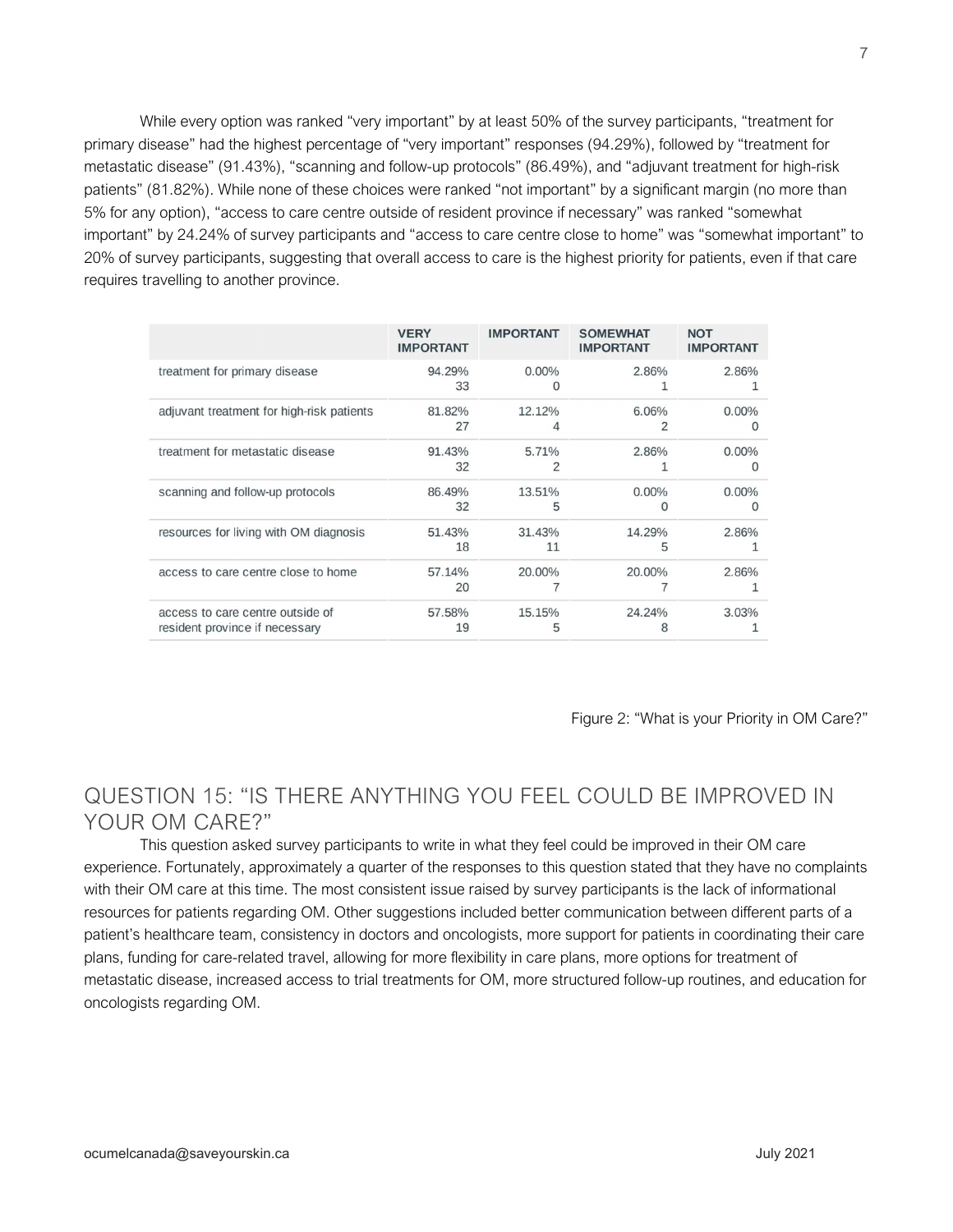## QUESTION 16: "DO YOU HAVE A QUESTION OR CONCERN ABOUT YOUR OM CARE THAT YOU NEED HELP ADDRESSING?"

 Question 16 asked participants to write in any current questions they might have surrounding their OM diagnosis or treatment. The majority of responses stated that they did not have any specific questions at this time. The questions that survey participants did write included concerns about funding for travel costs, when specific trial drugs will be available in Canada, and the standard of care for their type of OM.

## QUESTION 17: "WITH RESPECT TO YOUR OM CARE AND MEDICAL TEAM, DO YOU FEEL YOU NEED ASSISTANCE WITH ANY OF THE FOLLOWING?"

 Here patients were asked to indicate, via ranking, to what extent they feel they need assistance with the following: "medical information and support," "emotional support," "OM research updates," and "travel costs." Participants were able to rank these issues as "very much," in that they urgently need assistance, "a lot," "somewhat," "not at all," or "non-applicable." The most urgent issue for survey participants is "OM research updates," which was ranked by 38.89% of participants as something they "very much" need assistance with. Overall, 94.44% of survey participants ranked the issue of "OM research updates" as something they required some amount of assistance with (either "very much"/"a lot"/"somewhat"). 50% of participants similarly indicated that they require some level of assistance with travel costs. In turn, 77.79% of survey participants expressed needing assistance with "medical information and support." "Emotional support" was ranked as the area in which participants needed the least assistance, with 44.12% indicating that they only "somewhat" needed assistance in this area and 35.29% that they did not need assistance whatsoever.

 In the comments section for this question, participants added additional concerns, such as inconsistent medical teams, having to pay for travel expenses, access to adjuvant therapies, and missing appointments due to the COVID-19 pandemic.

|                         | <b>VERY</b><br><b>MUCH</b> | A LOT  | <b>SOMEWHAT</b> | <b>NOT AT</b><br><b>ALL</b> | N/A        |
|-------------------------|----------------------------|--------|-----------------|-----------------------------|------------|
| medical information and | 16.67%                     | 30.56% | 30.56%          | 22.22%                      | $0.00\%$   |
| support                 | 6                          | 11     | 11              | 8                           | $\Omega$   |
| emotional support       | 8.82%                      | 11.76% | 44.12%          | 35.29%                      | $0.00\%$   |
|                         | 3                          | 4      | 15              | 12                          | $\Omega$   |
| OM research updates     | 38.89%                     | 22.22% | 33.33%          | 5.56%                       | $0.00\%$   |
|                         | 14                         | 8      | 12              | 2                           | $\Omega$   |
| travel costs            | 23.53%<br>8                | 5.88%  | 20.59%          | 41.18%<br>14                | 8.82%<br>3 |

Figure 3: "With respect to your OM care and medical team,

do you feel you need assistance with any of the following?"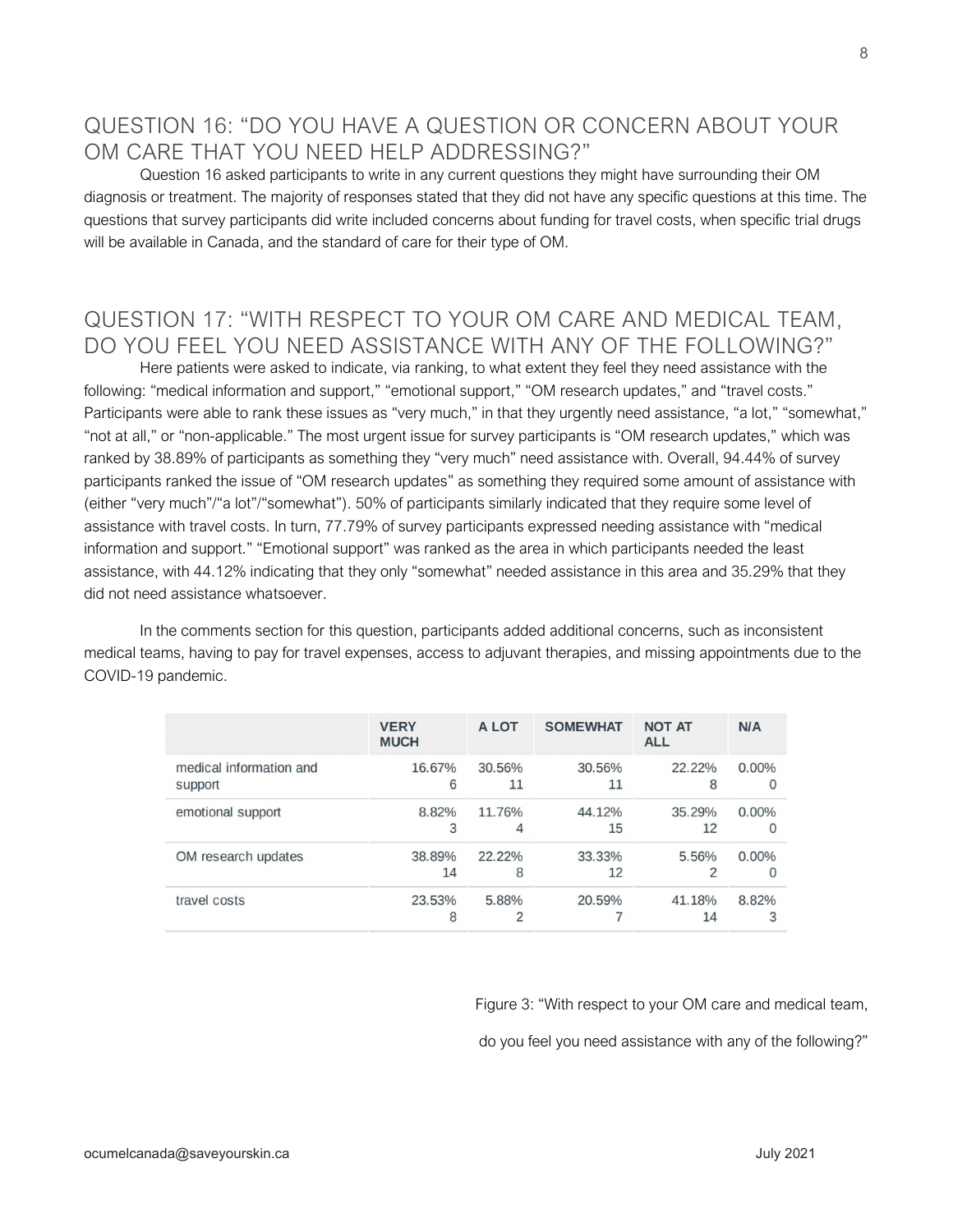## QUESTION 18: "IF YOU COULD CHOOSE, WHICH OF THE FOLLOWING OPTIONS WOULD YOU BE MOST COMFORTABLE WITH? FOR BOTH PRIMARY AND METASTATIC TREATMENT AND MONITORING"

 Question 18 asked participants to indicate their preferred option between having "access to specialized care concentrated in a few centres, even if they are not close to [their] city" and "access to centralized care centre as close as possible to where [they] live," regardless of whether they are receiving treatment for primary or metastatic OM. The majority of participants, 56.76%, chose "access to centralized care centre as close as possible to where [they] live" and 43.24% chose "access to specialized care concentrated in a few centres, even if they are not close to [their] city."

 This question allowed participants to provide additional details in the comments section. Several of these comments pointed to the fact that there is a lack of specialized care centres for OM in Canada outside of Toronto. Multiple comments also suggested that, for reasons including age and financial hardship, travelling to another city for treatment would not be feasible.

## QUESTION 19: "DO YOU FEEL THAT PROVINCIAL MEDICAL PLANS SHOULD COVER ESSENTIAL TRAVEL FOR OM PATIENTS?"

 In question 19, participants were asked whether they think provincial medical plans should cover travel costs for OM patients. 91.89% of participants answered that they believe provincial medical plans should assist patients who need to travel to receive specialized treatment. 8.11% of participants replied that they do not believe that travel costs should be covered by provincial media plans. In the comments section, the majority of replies elaborated on why they believe provincial medical plans should assist with travel costs and how helpful it would be for them if these costs were covered. One comment did suggest, however, that assistance with travel costs for cancer treatments generally should be covered and that this question is bigger than just OM.

## QUESTION 20: "IF POSSIBLE, PLEASE SHARE 1-2 THINGS THAT WERE THE MOST CHALLENGING ABOUT YOUR DIAGNOSIS/TREATMENT/OM CARE EXPERIENCE."

 This question asked survey participants to offer one or two aspects of their experience with OM that were especially challenging. In descending order of frequency, participants mentioned loss of vision in the afflicted eye; lack of compassion or professionalism, which largely seemed to stem from a lack of awareness about OM, in their healthcare team; the lack of information available about OM; the lack of financial support; fatigue because of care experience; the lack of metastatic OM treatment in Canada and the need to travel for care; surprise about their diagnosis, as they had never heard of OM; a lack of emotional support; side effects; the massive change in their lives; and the mental wellness hardships they were facing.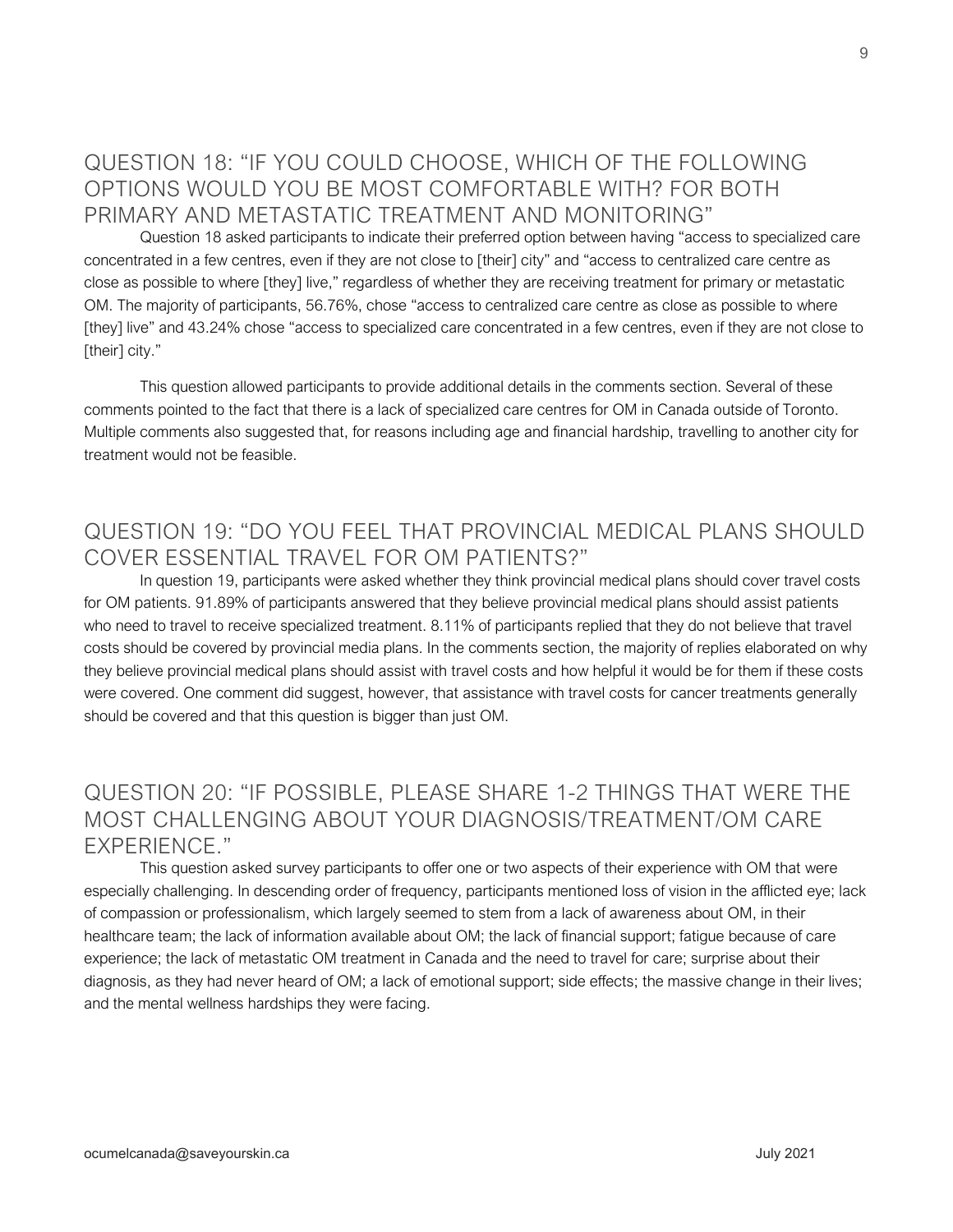## QUESTION 21: "IS THERE ANYTHING ELSE YOU WISH TO COMMUNICATE REGARDING YOUR OM CARE AT THIS TIME?"

 Question 21 asked participants whether they have anything else that they wish to communicate about their OM care experience. Aspects of their experience that participants raised include side effect of treatments; the disorganization of the medical system; anxiety about test results; access to treatments; travel costs; the desire for more information about incoming treatments; a lack of follow up; the need for more information; and a need for support groups.

#### QUESTION 22: "WITH RESPECT TO YOUR OM CARE EXPERIENCE SINCE THE BEGINNING OF THE COVID-19 PANDEMIC, PLEASE CONSIDER THE FOLLOWING […]"

 This question was specifically about the effect of the COVID-19 pandemic on participants' care experience. This question asked participants to rate aspects of COVID-19-related circumstances in terms of whether "yes [they have been affected]," "no [they have not been affected]," "no opinion," or "not applicable," and they also had the option to write additional comments if they wished. The questions participants were asked to rank included "has your treatment been affected," "have your scanning or follow-ups been affected," "has your disease worsened during the pandemic," "has the pandemic increased your general stress levels," "has the pandemic increased your stress around OM," "have you been vaccinated," and "will you choose to be vaccinated."

 Of these questions, participants most frequently answered "yes [they have been affected]" to questions about the COVID-19 vaccine, with 73.53% of participants stating that they will be vaccinated when given the opportunity and 70.27% responded that they have been vaccinated.<sup>1</sup> As only 2.94% of participants indicated that they will not get the shot, this indicates that the vast majority of survey participants have, or will be getting, the vaccine. In terms of stress levels, 62.16% of participants stated that the pandemic has increased their general stress levels and only 29.73% said that the pandemic has increased their OM-related stress. The lower percentage of participants being stressed about their OM in particular is likely related to the rates of care interruptions due to COVID-19, which, while not low, are surprising given the strain put on the medical care system by COVID-19. 67.57% of participants reported that their treatment has not been affected by the pandemic and 56.76% that their scanning or follow-ups have not been affected. Therefore, there have been more interruptions in terms of scans and follow-ups than treatment. Fortunately, the majority of responses (81.08%) have had no disease progression during the pandemic.

 In the comments section for this question, participants raised a variety of issues surrounding their experience having OM during the COVID-19 pandemic. Participants noted having treatments and follow-ups delayed, the inability to see their oncologist, issues surrounding travel in terms of delayed flight and anxiety about travelling during the pandemic, concerns about having a COVID vaccine while receiving treatment, social isolation, and suggesting that cancer patients should have priority in terms of getting their first or second vaccine dose.

<sup>&</sup>lt;sup>1</sup> As this survey ran through April and May, 2021, not all participants had been given the opportunity to be vaccinated at the time of the survey.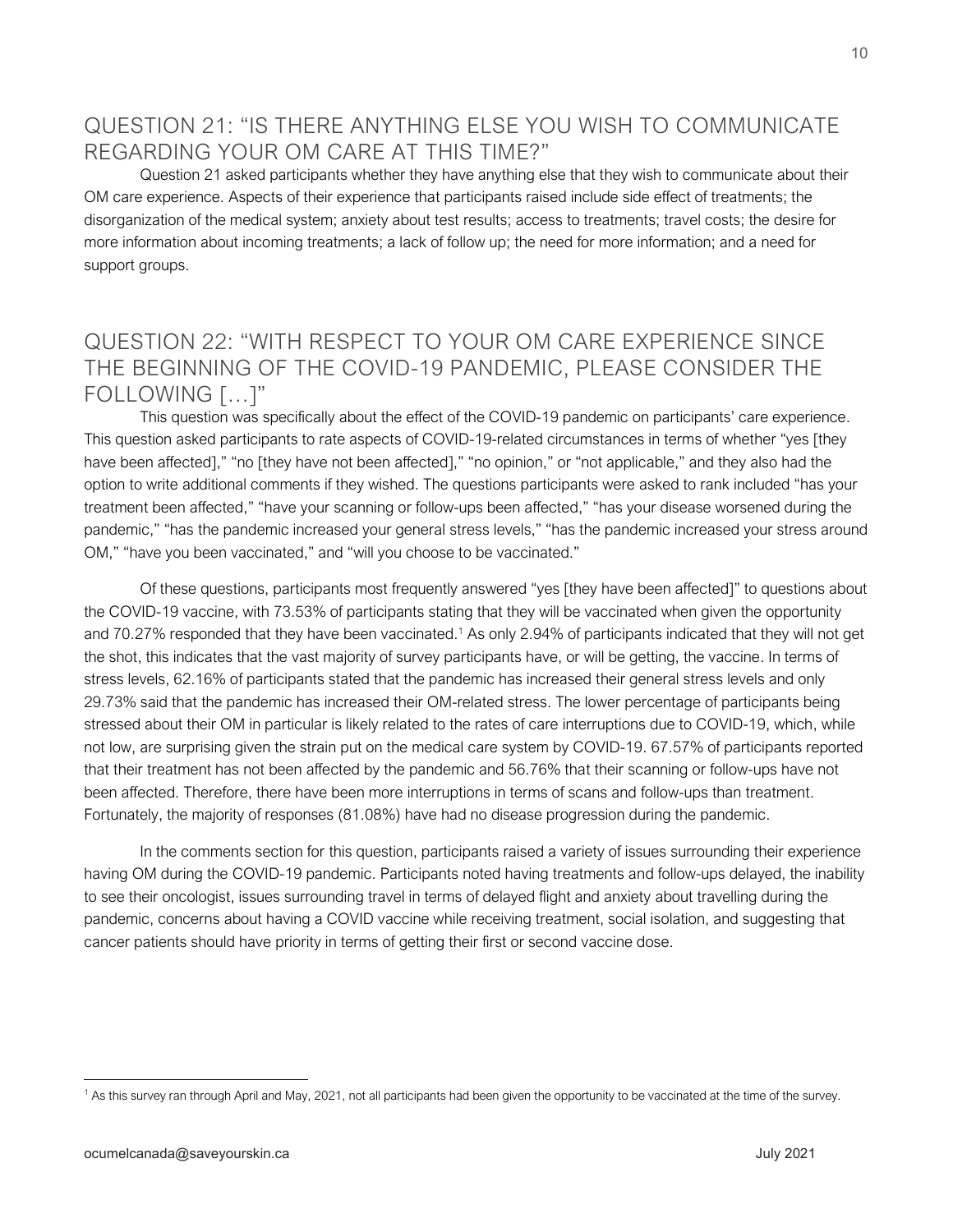#### CONCLUSION: THE OCULAR MELANOMA LANDSCAPE IN CANADA, 2021

 The results of the "Ocumel Canada Patient Survey" demonstrate that the demographics of the survey consisted of a majority of primary ocular melanoma patients (84.21%, question 2), largely spread out between Ontario (31.58%, question 1), British Columbia (26.32%), and Alberta (21.05%). The participants were diagnosed with OM in a range of years from 2009-2020.

 In terms of testing, 44.44% of participants have received biopsies for either monosomy 3 or gene expression profiling (question 4) and 55.26% have had genetic testing to discern metastatic risk (question 5). The majority of these genetic tests were created by Impact Genetics (38.46%, question 6) or Castle Biosciences (26.92%). In terms of payment for genetic testing, the results were split nearly down the middle between participants who did not pay for their testing out of pocket (53.85%, question 7) and those who did (46.15%).

When asked about their priorities for OM care (question 14), the options ranked as "very important" by survey participants were "treatment for primary disease" (94.29%), "treatment for metastatic disease" (91.43%), "scanning and follow-up protocols" (86.49%), and adjuvant treatment for high-risk patients" (81.82%). When asked what could be improved about their OM experience (question 15), the most frequently cited issues by survey participants were a lack of informational resources regarding OM, communication and consistency issues with different parts of their healthcare team, and the need for increased access to trial treatments. In terms of issues with OM care that survey participants desire assistance with (question 17), "OM research interests" was the most frequently cited (94.44%) followed by assistance with travel costs (50%).

 Question 9 ("have you ever had treatment for ocular melanoma?") demonstrated that while survey participants have undergone a variety of treatments, the majority have received brachytherapy (78.95%). The highest concentration of participants (30.3%, question 10) have received treatment within 2021. 80.56% of participants were able to receive treatment in their home province, while the remainder had to travel for treatment (question 12). While the slight majority would prefer to have "access to a centralized care centre as close as possible to where [they] live" (56.76%, question 18), 43.24% said they would prefer access to a specialized care centre, even if they have to travel for treatment. This makes it clear that the demand for specialized OM treatment is strong enough that patients would be willing to travel for it if need be. However, in question 19 ("do you feel that provincial medical plans should cover essential travel for OM patients?") 91.89% of participants suggested that they believe provincial medical plans should assist with these travel costs and in questions 20 and 21 ("share 1-2 things that were the most challenging about your diagnosis/treatment/OM care experience" and "is there anything else you wish to communicate regarding your OM care at this time?") travel costs were consistently mentioned as a difficulty that participants faced in their OM care. Therefore, while patients are willing to travel, it poses a significant financial hardship that is not always mitigated by provincial health insurance.

 This is a time of unprecedented hope for metastatic OM patients in Canada as we are beginning to see access to treatments. This is the change in tide that we have been waiting for for a very long time.

Canada's universal healthcare system, though province and territory based, should make better communication and coordination possible and it is certainly desirable from the patient perspective. Empowering patients to advocate for themselves: better follow up, appropriate treatments, routine biopsies where possible, access to clinical trials, social/emotional support and financial support would help patients deal with their challenging diagnosis. Ocumel Canada continues to monitor and support work being done in this field, and continues to advocate for OM patients to have access to appropriate and timely care and treatment options.